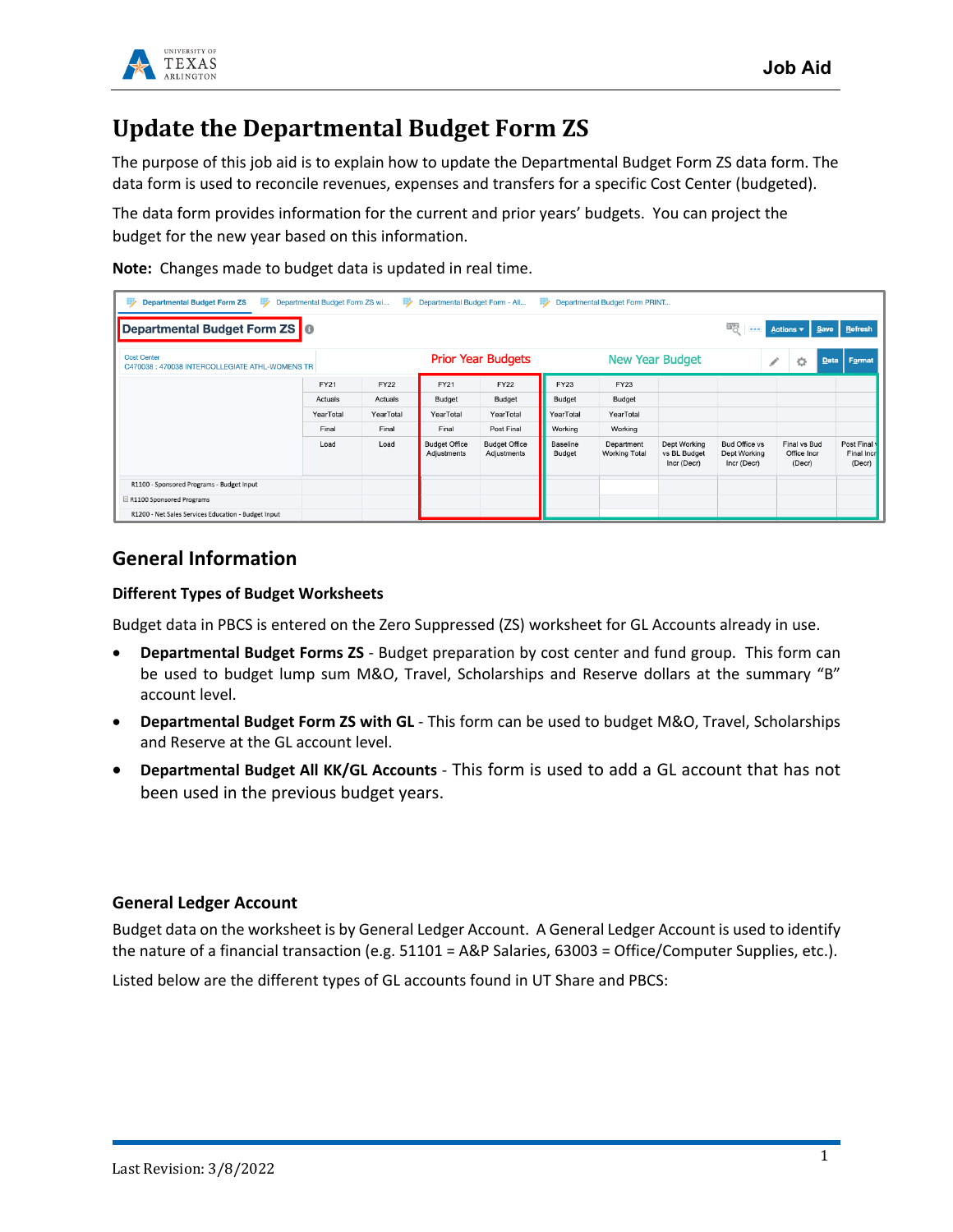

| <b>UT Share General Ledger Accounts</b> |                    |                   |                     |  |  |  |  |  |  |
|-----------------------------------------|--------------------|-------------------|---------------------|--|--|--|--|--|--|
| <b>GL Account</b>                       | <b>Description</b> | <b>GL Account</b> | <b>Description</b>  |  |  |  |  |  |  |
| 1XXXX                                   | Assets             | 5XXXX             | Expense - Payroll   |  |  |  |  |  |  |
| 2XXXX                                   | Liabilities        | 6XXXX             | Expense-Non-payroll |  |  |  |  |  |  |
| 3XXXX                                   | <b>Fund Equity</b> | 7XXXX             | Transfers           |  |  |  |  |  |  |
| 4XXXX                                   | Revenue            | 8XXXX             | Capital Assets      |  |  |  |  |  |  |

#### **Budget Account**

Budget Accounts specify the purpose of the funds. It is used to record budget information to various categories (i.e. Staff Salaries, Operating Expenses, etc.). When the budget information is loaded back in to UT Share it will be rolled up to the B level (e.g. B1000, B1100, B4000, etc.). The image below displays expense Budget Accounts and the associated general ledger accounts.



### **Update the Departmental Budget Form ZS**

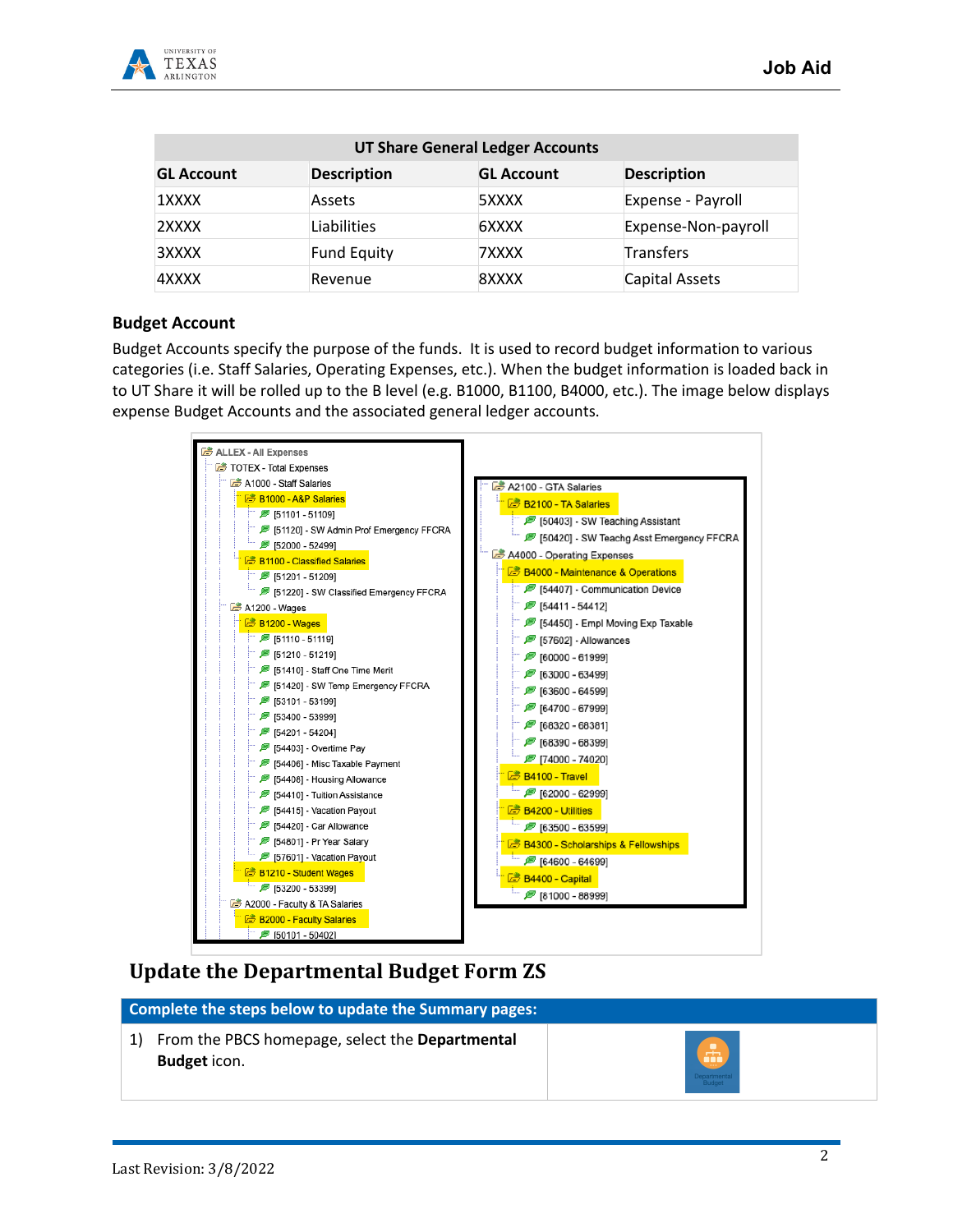

## **Update the Departmental Budget Form ZS**

|                                                                                                                                                                                                                                                              | Select the Departmental Budget Forms icon.        |                       |                                     |                                     |                    |                                                       |                                             |                                                     |                                       |                                    |
|--------------------------------------------------------------------------------------------------------------------------------------------------------------------------------------------------------------------------------------------------------------|---------------------------------------------------|-----------------------|-------------------------------------|-------------------------------------|--------------------|-------------------------------------------------------|---------------------------------------------|-----------------------------------------------------|---------------------------------------|------------------------------------|
|                                                                                                                                                                                                                                                              |                                                   |                       |                                     |                                     |                    |                                                       |                                             |                                                     |                                       |                                    |
|                                                                                                                                                                                                                                                              |                                                   |                       |                                     |                                     |                    |                                                       |                                             |                                                     |                                       |                                    |
|                                                                                                                                                                                                                                                              |                                                   |                       |                                     |                                     |                    |                                                       |                                             |                                                     |                                       |                                    |
| The Departmental Budget Form ZS menu is displayed.                                                                                                                                                                                                           |                                                   |                       |                                     |                                     |                    |                                                       |                                             |                                                     |                                       |                                    |
| Departmental Budget Form ZS                                                                                                                                                                                                                                  | Departmental Budget Form ZS wi                    |                       | Departmental Budget Form - All      |                                     |                    | Departmental Budget Form PRINT.                       |                                             |                                                     |                                       |                                    |
| <b>Departmental Budget Form ZS</b>                                                                                                                                                                                                                           |                                                   |                       |                                     |                                     |                    |                                                       |                                             | 罂                                                   | Save<br><b>Actions</b>                | Refresh                            |
| <b>Cost Center</b><br>C470038 : 470038 INTERCOLLEGIATE ATHL-WOMENS TR                                                                                                                                                                                        |                                                   |                       |                                     |                                     |                    |                                                       |                                             |                                                     |                                       | Format                             |
|                                                                                                                                                                                                                                                              | FY21                                              | <b>FY22</b>           | FY21                                | <b>FY22</b>                         | <b>FY23</b>        | <b>FY23</b>                                           |                                             |                                                     |                                       |                                    |
|                                                                                                                                                                                                                                                              | Actuals                                           | Actuals               | <b>Budget</b>                       | Budget                              | Budget             | Budget                                                |                                             |                                                     |                                       |                                    |
|                                                                                                                                                                                                                                                              | YearTotal                                         | YearTotal             | YearTotal                           | YearTotal                           | YearTotal          | YearTotal                                             |                                             |                                                     |                                       |                                    |
|                                                                                                                                                                                                                                                              | Final                                             | Final                 | Final                               | Post Final                          | Working            | Working                                               |                                             |                                                     |                                       |                                    |
|                                                                                                                                                                                                                                                              | Load                                              | Load                  | <b>Budget Office</b><br>Adjustments | <b>Budget Office</b><br>Adiustments | Baseline<br>Budget | Department<br><b>Working Total</b>                    | Dept Working<br>vs BL Budget<br>Incr (Decr) | <b>Bud Office vs</b><br>Dept Working<br>Incr (Decr) | Final vs Bud<br>Office Incr<br>(Decr) | Post Final<br>Final Incr<br>(Decr) |
| R1100 - Sponsored Programs - Budget Input                                                                                                                                                                                                                    |                                                   |                       |                                     |                                     |                    |                                                       |                                             |                                                     |                                       |                                    |
| R1100 Sponsored Programs                                                                                                                                                                                                                                     |                                                   |                       |                                     |                                     |                    |                                                       |                                             |                                                     |                                       |                                    |
| R1200 - Net Sales Services Education - Budget Input                                                                                                                                                                                                          |                                                   |                       |                                     |                                     |                    |                                                       |                                             |                                                     |                                       |                                    |
| Verify the correct budgeted Cost Center is displayed.<br>a)                                                                                                                                                                                                  |                                                   |                       |                                     |                                     |                    |                                                       |                                             |                                                     |                                       |                                    |
| <b>Departmental Budget Form ZS</b><br><b>Departmental Budget Form ZS</b><br><b>Cost Center</b><br>C470038: 470038 INTERCOLLEGIATE ATHL-WOMENS TF<br>If not, click on the Cost Center displayed and search through the "Select a Member" page selecting<br>b) |                                                   | <b>Departmental B</b> |                                     |                                     |                    |                                                       |                                             |                                                     |                                       |                                    |
| the                                                                                                                                                                                                                                                          | until the correct Cost Center is found. Click OK. |                       |                                     |                                     |                    |                                                       |                                             |                                                     |                                       |                                    |
| Select the GO arrow<br>c)<br>arrow is dynamic and only displays when a parameter needs refreshing.                                                                                                                                                           |                                                   |                       |                                     |                                     |                    | to retrieve the data for your selection. NOTE: The GO |                                             |                                                     |                                       |                                    |